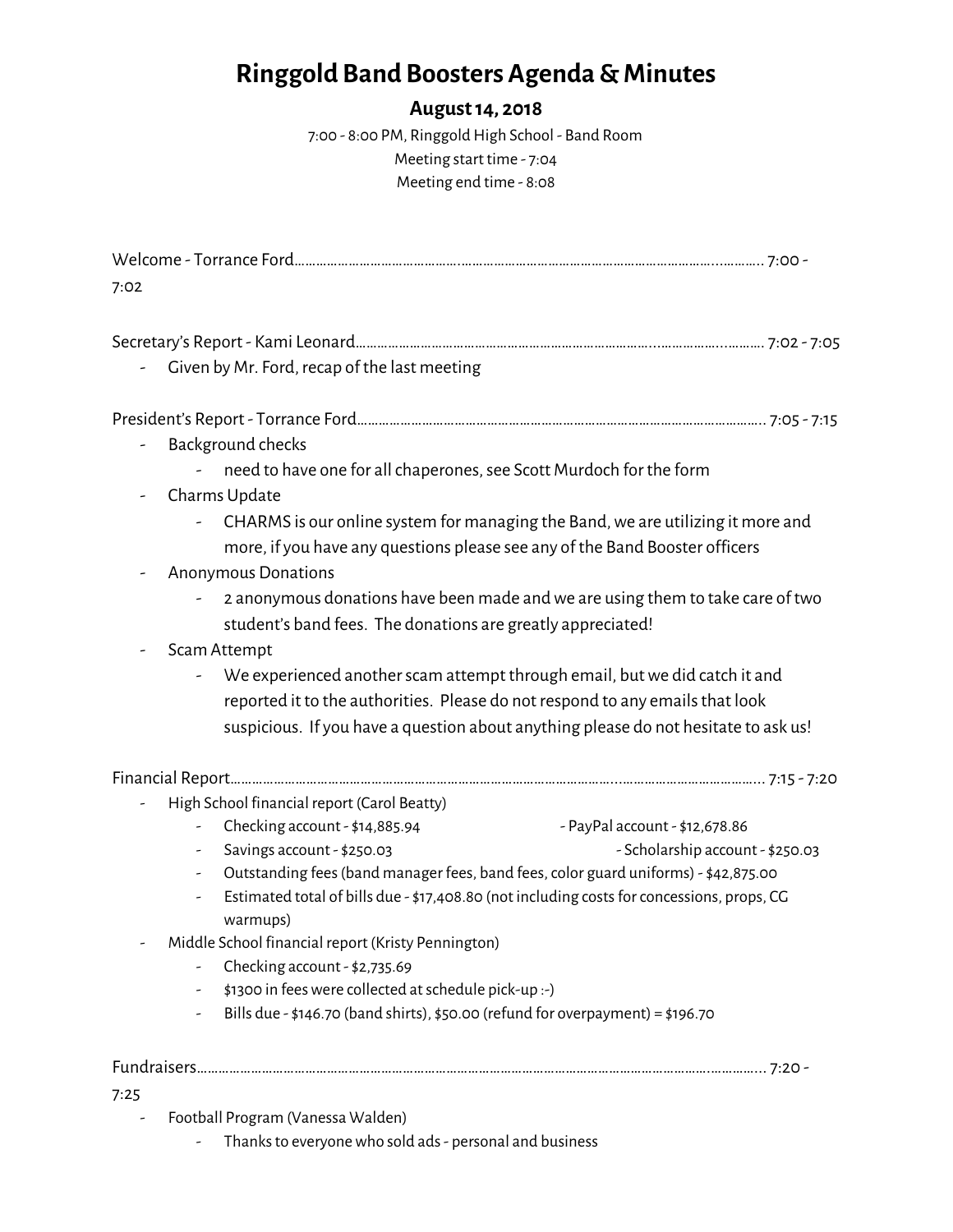- \$3,091 worth of business ads sold
- \$1,770worth of personal adssold
- Will have 150 programs printed to sell at home games
- Should have them by the first home game on the 24th
- Spirit Tent (Kim Rhyne)
	- Newspirit items!!
	- Hats, jewelry, popcorn megaphones, blankets, stickers, key fobs, pop sockets, water bottles, car magnets, t-shirts, etc
- Coke Sale (Tanya Diaz)
	- We did not meet the 500 case goal so each student will receive \$4 in their account for each case they sold
	- Delivery will be on Thursday, 8/23 and all cases will need to be picked up by the end of practice that evening

#### Concession Stand - Diane Davis………………………………………………………………………………..……………………. 7:25 - 7:30

- Still needs a lot of help
- Will need help on Thursday the 23rd to prep, stock and clean the concession stand

## ShowProps&Chaperones- Scott Murdoch………………………………………………………….…………………….... 7:30 - 7:35

- Property and Grounds update
- Will have props on the field for practice Thursday night
- All Chaperones need to have background check paperwork filled out and turned in to Scott

## Band Director's Update………………………………………………………………………………………………….………………….. 7:35 - 7:55

- Middle School band update (Mr. Garland)
	- Beginning Bandwill try out and select instruments next Monday and Tuesday
	- Recorder concert Sept. 4th @ 7:00pm students report at 6:30
	- Instrumentsale Sept. 5th from 4pm-7pm
	- Sept. 6th Fast Start clinic after school until 5:30pm
	- Sept. 6th&7th -sizing for formalwear during class
	- Sept. 21st RMS band night at RHS -will playwith the high school band during pregame
- High School band update (Mr. Wright)
	- Game Week!
	- Rollcall at 4:45
	- Depart at 5:30
	- Ringgold Band Check-out form
		- Need to turn in by THURSDAY if student is riding home with you after the game
			- Forms will NOT be accepted on Friday
			- Will only dismiss a student to their legal guardian
			- Form is onwebsite and you can email it to Mr. Wright
			- Meet Mr. Garland at Bus1to check yourstudent out after the game
			- The band will always play in the stands after the game
	- There is a threat of rain on Friday, but we will still meet for roll call and play it by ear
	- Students will march in their tech wear on Friday
	- First home game is the 24th against Heritage will be in uniform for this game
	- Catoosa County Band Showcase is Sept. 6th at 7:00pm at RHS
		- It is a free event